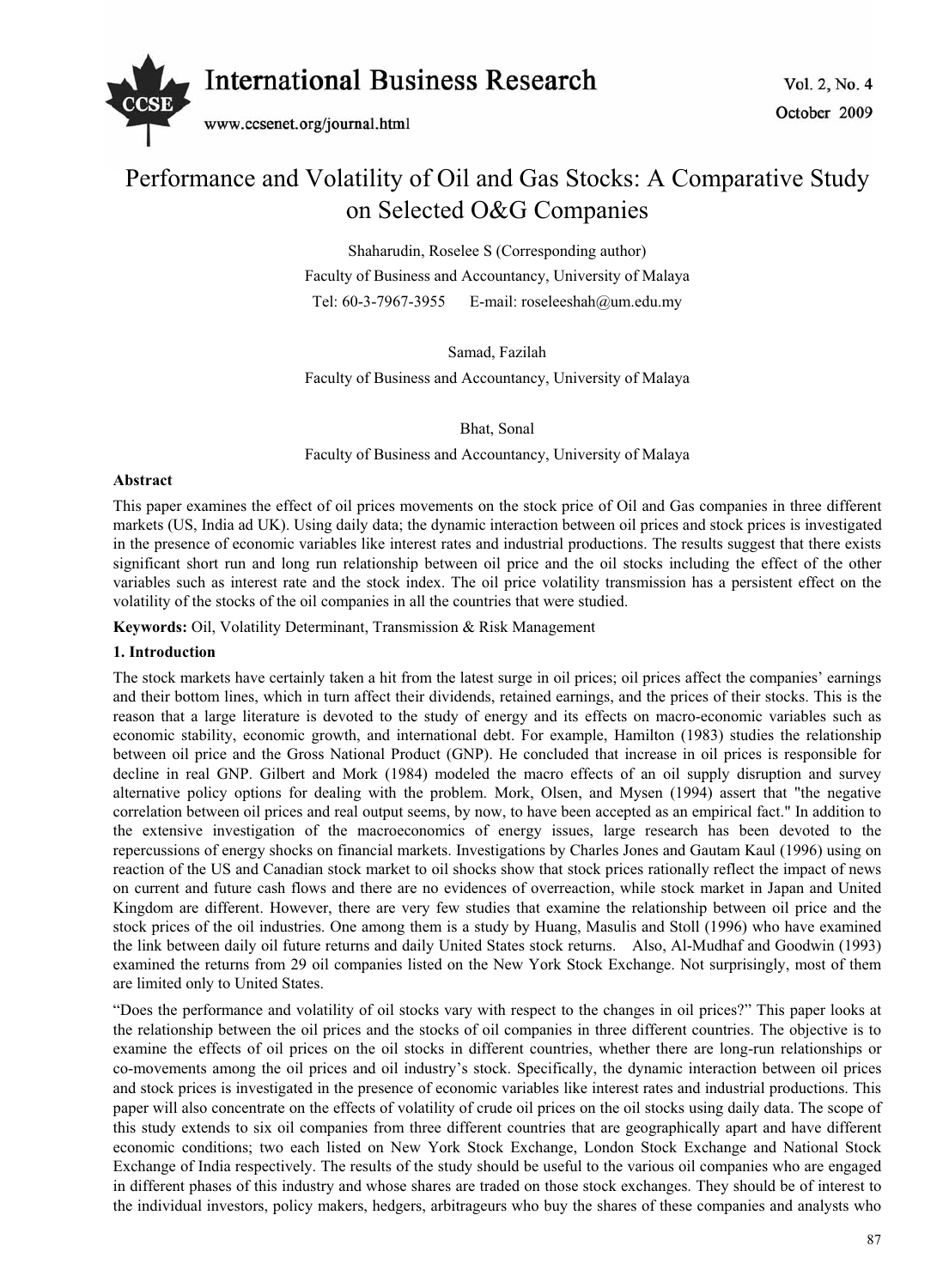wish to understand how the stocks of the different companies react to changes in the level and volatility of the oil prices.

## **2. Effect of Oil Prices on Oil Stocks**

Researchers in International Finance have focused on the sensitivity of the world's oil industry stocks and oil-sensitive industries stock to the oil price growth. Some researchers (e.g., Strong, 1991) have examined how well investors are able to hedge oil price risk using oil equity portfolios. Others, such as Miller and Upton (1985a, 1985b) and Crain and Jamal (1991), have investigated how well Hotelling's valuation principle applies to oil and gas companies. Malliaris and Urrutia (1995) provided evidence of a negative reaction of share prices to the Persian Gulf crisis. Nandha and Faff (2007) examined whether and to what extent the adverse effect of oil price shocks impacts stock market returns. They analyzed 35 DataStream global industry indices for the period from April 1983 to September 2005. Their results show that oil price rises have a negative impact on equity returns for all sectors except mining, and oil and gas industries.

Hamilton (1983, 1986) conducted detailed analysis on oil price changes in US and concluded that particular timing of changes in the nominal crude oil prices reflects largely exogenous developments specifically to petroleum sector. Jimmy and Albert (1984) studied the economic performance of 4 major oil (Exxon, Mobil, Texaco, Standard Oil of California) and 4 major automobile companies in the US for the period 1970-1979, when oil prices were rising rapidly. They measured the compound yields and risk-adjusted yields on common stock for equity performance. Their results show that Oil firms' compound yields were higher than auto firms' and world oil prices were significantly related to changes in shareholders' wealth. US gasoline prices, the indicator of which most consumers are aware, did not satisfactorily explain the yields of either oil or auto firms. The impact of world oil spot prices was not significantly impounded in general yield proxies such as value weighted stock market or Treasury bill yields. In another industry focused study, Faff and Brailsford (1999) investigated the sensitivity of Australian industry equity returns to an oil price factor over the period 1983–1996. They report significant positive oil price sensitivity of Australian oil and gas, and diversified resources industries. In contrast, industries like paper and packaging, banks and transport appear to demonstrate significant negative sensitivity to oil price hikes. A firm-specific study by Al-Mudhaf and Goodwin (1993) examines the returns from 29 oil companies listed on the New York Stock Exchange. Their findings suggest a positive impact of oil price shocks on ex post returns for firms with significant assets in domestic oil production. Huang et al. (1996) conclude that the returns of the petroleum stock index and the three oil stocks (Chevron, Exxon and Mobil) are significantly correlated with current and lag one oil futures returns.

Sardosky (2001) used a multifactor market model to estimate the expected returns to Canadian oil and gas industry stock prices. Results show that exchange rates, crude oil prices and interest rates each have large and significant impacts on stock price returns in the Canadian oil and gas industry. In particular, an increase in the market or oil price factor increases the return to Canadian oil and gas stock prices while an increase in exchange rates or the term premium decreases the return to Canadian oil and gas stock prices. Hammoudeh, Dibooglu and Aleisa (2002) studied the relationships among U.S. oil prices and oil industry equity indices. Their study reports that oil price systems have a few numbers of common trends, suggesting little potential for long-run portfolio diversification. On a daily basis, none of the oil industry stock indices explains the future movements of the NYMEX oil futures prices, while these prices can explain the movements of independent oil companies engaged in exploration, refining, and marketing, confirming our results that the oil exploration companies and refiners take their cues from the oil market. Boyer and Filion (2007) use a multifactor framework to analyse the determinants of Canadian oil and gas stock returns. They find a positive association between energy stock returns and appreciation of oil and gas prices, with growth in internal cash flows and proven reserves, and negative association with interest rates. In addition, production volume and a weakening of the Canadian dollar against the US dollar have a negative impact. Finally, they found that the influence of the exchange rate, the market return and prices of natural gas on Canadian oil and gas stocks changes significantly over the years 1995–1998 and 2000–2002.

Further, Hammoudeh and Eleisa (2004) consider five oil-exporting countries, Bahrain, Kuwait, Saudi Arabia, and the UAE. In their study only the Saudi Arabian stock market exhibits some dependence on oil prices; the smaller Gulf stock markets are apparently invariant to oil price changes. In some studies, oil price sensitivity is investigated at the sector or industry level. Hammoudeh and Li (2004), using an international factor model, conclude that both world market integration and oil prices are significant determinants of stock prices at country and industry levels. Scholtens and Wang (2008) on the other hand assessed the oil price sensitivities and oil risk premiums of oil and gas firms listed on the NYSE by using two-step regression analysis using two different arbitrage pricing models. They found that the returns of oil stocks are positively associated with the returns of the stock market, the increase of spot crude oil prices and negatively with the firm's book-to-market ratio. Thus, based on the above studies, the first hypothesis for study is stated as follows:

*H1: Oil prices influence the oil stocks*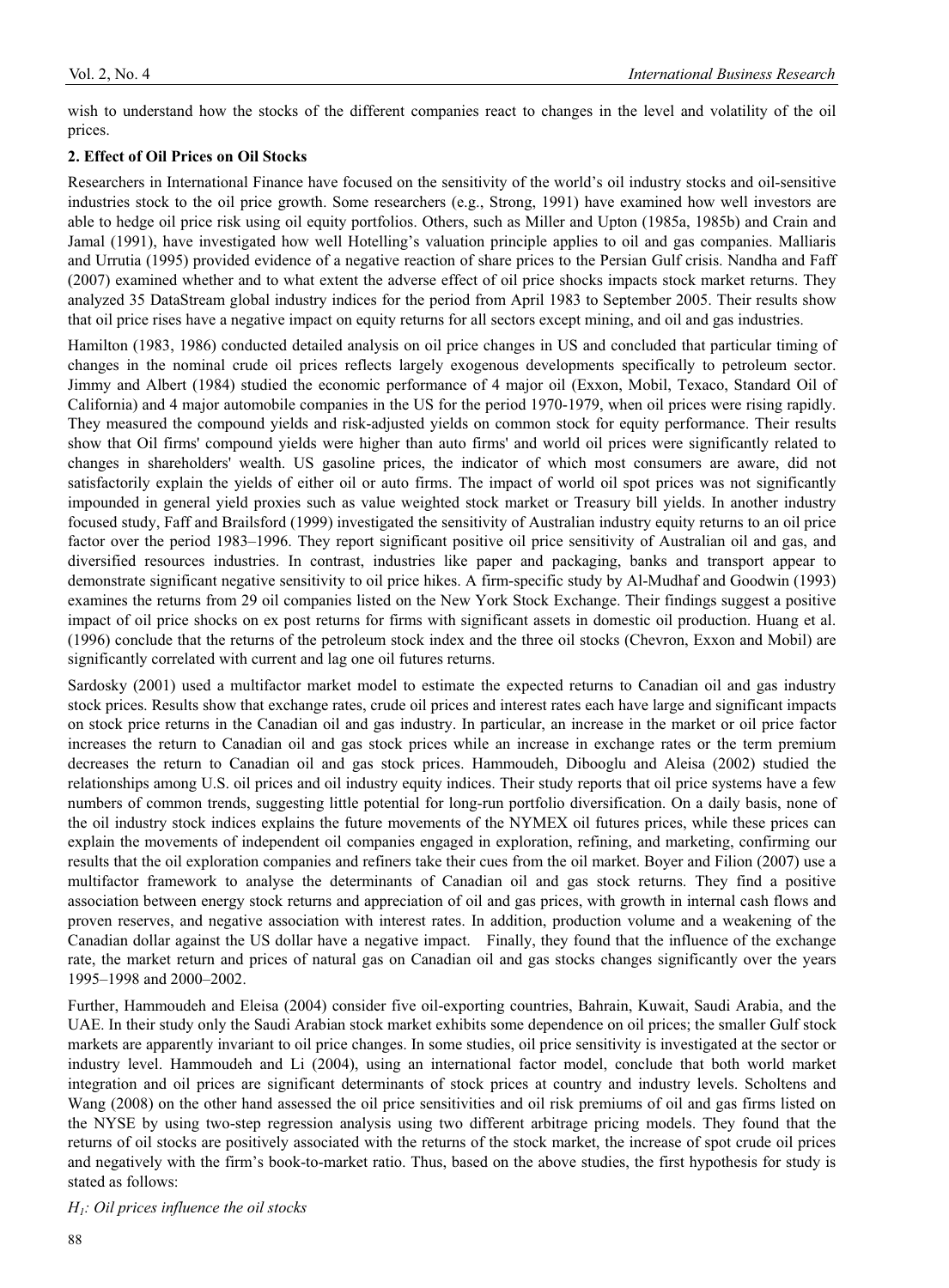## *2.1 Effect of Interest Rates on the Oil Stocks*

The Vector Auto Regressive (VAR) model takes account of the simultaneous interaction of the time series of oil futures returns, stock returns, and t-bill returns. T-bill returns are incorporated into the VAR system to control for the effect of interest rate changes on the variables of interest -- stock returns and oil futures returns. For example, stock prices depend on expected earnings discounted to the present.

Oil price changes might affect stock prices by affecting expected earnings, but it is important to control for interest rate changes that could also affect stock prices which directly affect the discount rate on expected earnings. Also, interest rates can affect futures prices relative to cash prices through the cost-of-carry model. Earlier studies of stock returns have shown that stock returns exhibit a number of important seasonalities. These seasonalities are accounted for in the analysis by introducing dummy variables in the VAR model. Huang et al., (1996, p22) argued that "Interest rate variability is probably not as important over the one-day intervals we examine as it is for the analysis in Sims (1982), where the importance of including interest rates is stressed".

Spiro (1990) reported that a significant movement in stock prices is explained by two fundamental economic variables, GNP and the interest rates. He also adds that interest rate is most responsible for the short term volatility of stock price indices. Ferson and Harvey (1991) state that real interest rates and market return are the most important determinants in explaining the return of American petroleum shares. Sadorsky (2001) also observes that crude oil prices and market return have a positive effect on stock prices whereas a depreciation of the Canadian dollar and an increase of interest rates have a negative effect on Canadian oil and gas stocks. Sadorsky (2001) deepens his analysis of the Canadian oil and gas industry by using a model where the Toronto Stock Exchange (TSE) Oil and Gas Index is explained by the Canadian market return, crude oil prices, the Canada–US exchange rate and the short term Canadian interest rates. He finds that the four factors have an influence on Canadian energy stocks, although the first two have a much larger impact. Hondroyiannis and Papapetrou (2001) showed that real stock returns are negatively related to interest rate shocks. Thus, the second hypothesis can be written as:

#### *H2: Interest rates have an influence on the on the oil stocks*

#### *2.2 Stock Index*

A stock market index is a method of measuring a section of the stock market and a broad-base index represents the performance of a whole stock market. The time series of composite stock price index is one of the best data reflecting economic conditions. The index data is used to analyze and predict the perspective of markets. Jensen and Meckling (1976), page 485 argue that "the existence of a well-organized market in which corporate claims are continuously assessed is perhaps the single most important control mechanism affecting managerial behavior in modem industrial economies". Morck et al. (1990) examine whether the stock market has an influence on investment beyond forecasting future fundamentals and they find that there is a statistically significant relation. Okyu Kwon and Jae-Suk Yang (2007) investigated the strength and the direction of information transfer in the US stock market between the composite stock price index of stock market and prices of individual stocks using the transfer entropy. The results of their study indicate that there is a stronger flow of information from the stock index to the individual stocks. Thus, the third hypothesis is stated as:

#### *H3: The Stock Index influences the oil stocks*

#### *2.3 Industrial Production*

Jones and Kaul (1992) find an effect of fuel prices on stock prices but that effect disappears when future industrial production is included in the analysis. Serletis and Shahmoradi (2005) examined the dynamic comovements of natural gas prices, industrial production, and consumer prices. Ewing and Thompson (2007) examined the empirical relationship between oil prices and several key macroeconomic variables. In particular, they investigate the cyclical comovements of crude oil prices with output, consumer prices, unemployment, and stock prices. They have reported a number of important cyclical relationships using three different time series filtering methods and their results suggest that crude oil prices are procyclical and lag industrial production. Also, that oil prices lead consumer prices. The crude oil prices lag industrial production and lead consumer prices are consistent with those reported by Serletis and Shahmoradi (2005) for natural gas prices. Koutoulas and Kryzanowski (1994) find that the pure domestic components of the interest rate structure, lagged industrial production, pure international components of the differential in the Canada/US leading indicators, and the interest rate of Euro deposits have a significant influence on Canadian oil and gas assets. On the other hand, Mittoo (1992) notes that only the 3-month Treasury-bill interest rate explains these returns.

Results reported in the abovementioned literatures suggest that higher oil prices are generally bad news for economic growth and for the stock market returns. As a consequence of the negative impact of oil price shocks on the economy and oil being a direct or indirect input for many industries, one might expect a negative impact on most of the industries except a few like oil producers and explorers. In addition, interest rates and industrial production also have and impact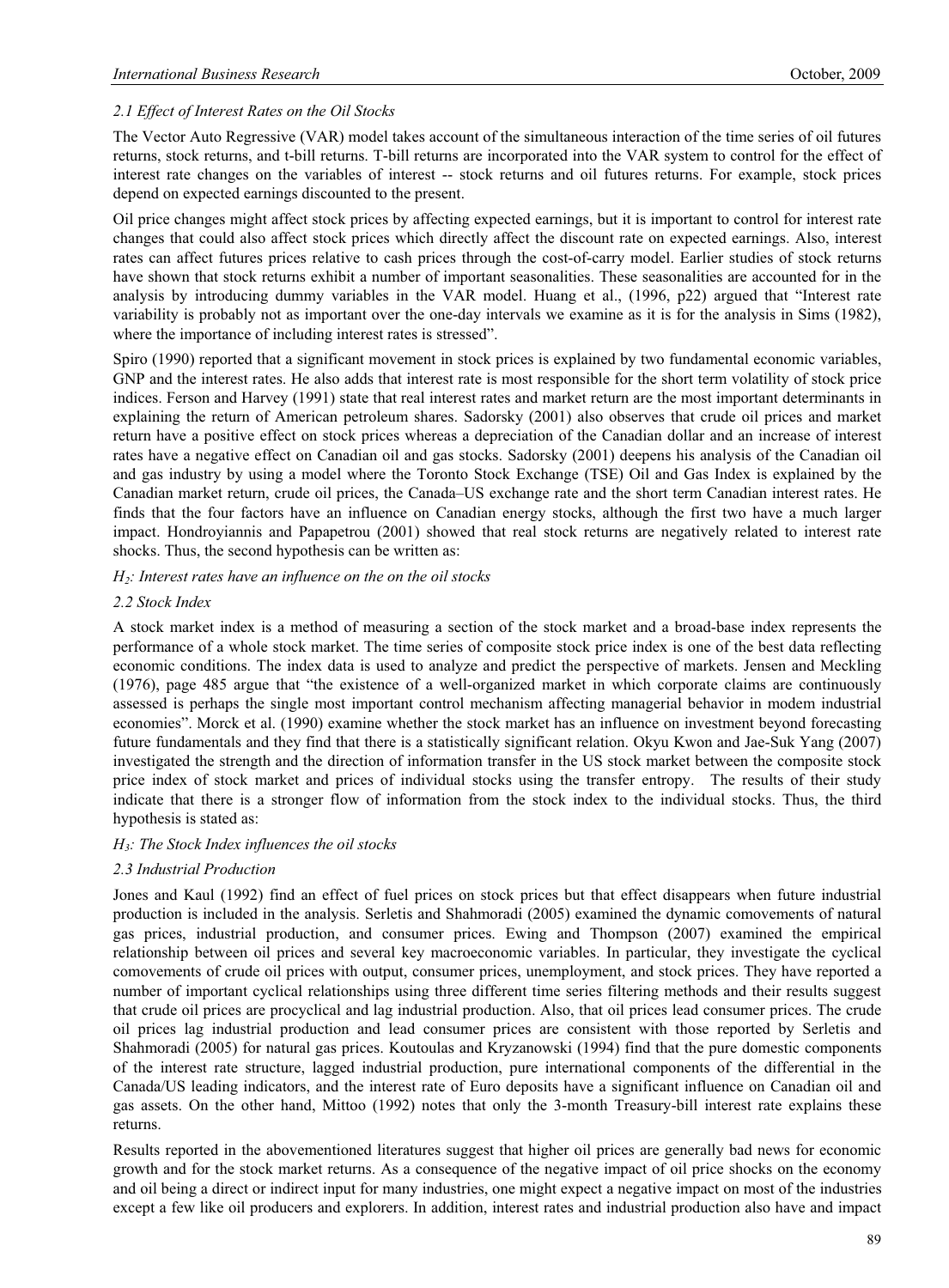on the stock returns of any company. Thus, the third hypothesis is:

*H4: Industrial production index has an influence on the oil stocks.* 

## *2.4 Volatility*

Ross (1989) argues that the volatility of price changes can be an accurate measure of the rate of information flow in a financial market. It is possible that no significant lead or lag cross-correlations are observable in the returns but that price volatility - the rate of information flow - in one market leads volatility in the others. Evidence that volatility is correlated across markets would imply dependence in the information processes. The expected market risk premium (the expected return on a stock portfolio minus the Treasury bill yield) is positively related to the predictable volatility of stock returns. There is also evidence that unexpected stock market returns are negatively related to the unexpected change in the volatility of stock returns. This negative relation provides indirect evidence of a positive relation between expected risk premiums and volatility (Schwert and Stambaugh, 1987**)**.

Hammoudeh et. al. (2002) with the autoregressive conditional heteroskedasticity (ARCH)/GARCH analysis they suggested that the oil futures market's volatility has a matching resonant or volatility-echoing effect on the stocks of the oil exploration, production, and domestic integrated companies, and a volatility-dampening effect on the stocks of oil international integrated and oil and gas refining and marketing companies. Again, Malik and Hammoudeh (2005) examined the volatility and shock transmission mechanism among US equity, global crude oil market, and equity markets of Saudi Arabia, Kuwait, and Bahrain. Their results show significant transmission among second moments. They showed that in all cases, Gulf equity markets receives volatility from the oil market but only in the case of Saudi Arabia a significant volatility spillover from the Saudi market to the oil market.

*H5: Volatility in the crude oil prices effect the oils stocks.* 

## *2.5 Theoretical Framework*

The basic definition of efficient market hypothesis suggests that given the assumption that relevant information is fully available to the public, all changes will immediately reflected in the stock's price. In other words, securities in an efficient market are traded and priced on the basis of all known relevant facts. If this happens, all buyers and sellers buy and sell shares on the basis of having access to full information about the securities in question. And when faced with new information whether firm specific or macroeconomics changes, some investors may over react and some may under react. However the degree of efficiency across market globally is different. This will hypothetically reflect on the speed of adjustment that each individual market will react.

#### [FIGURE 1]

#### **3. Data and Methodology**

#### *3.1 Data*

Three stock markets were selected: New York Stock Exchange (NYSE), London Stock Exchange (LSE) and the National Stock Exchange India (NSE). The New York Stock Exchange (NYSE) is a stock exchange based in New York City. It is the largest stock exchange in the world by dollar volume and, with 2,764 listed securities, has the second most securities of all stock exchanges. It ranks third in the world in terms of company listings with 3,200 companies. The London Stock Exchange or LSE is a stock exchange located in London, United Kingdom. Founded in 1801, it is one of the largest stock exchanges in the world, with many overseas listings as well as British companies. The LSE is part of the London Stock Exchange Group plc. NSE is a Mumbai-based stock exchange. It is the largest stock exchange in India in terms of daily turnover and number of trades, for both equities and derivative trading. Though a number of other exchanges exist, NSE and the Bombay Stock Exchange are the two most significant stock exchanges in India and between them are responsible for the vast majority of share transactions.

The six stocks of oil companies two each from the above three stock exchanges was chosen. The selection of the oil companies was based on the performance and thus those having the height Return on Equity (ROE) based on 5 years average ROE were selected. Thus, Exxon Mobil and Valero from the New York Stock Exchange, Royal Dutch Shell and Gazprom from the London Stock Exchange and Reliance Industries and Indian Oil Corporation Limited from the National Stock Exchange of India were chosen for study. The Oil prices are based on the London Brent Crude Oil Index. Brent Crude is the biggest of the many major classifications of oil consisting of Brent Crude, Brent Sweet Light Crude, Oseberg and Forties. Brent Crude is sourced from the North Sea. The Brent Crude oil marker is also known as Brent Blend, London Brent and Brent petroleum. It is used to price two thirds of the world's internationally traded crude oil supplies.

The daily interest rates and industrial productions are used as control variables in the analysis. The interest rates are based on the three month Treasury bill with respect to each stock exchange. Industrial production is an economic report that measures changes in output for the industrial sector of the economy. The industrial sector includes manufacturing, mining, and utilities. Although these sectors contribute only a small portion of GDP (Gross Domestic Product), they are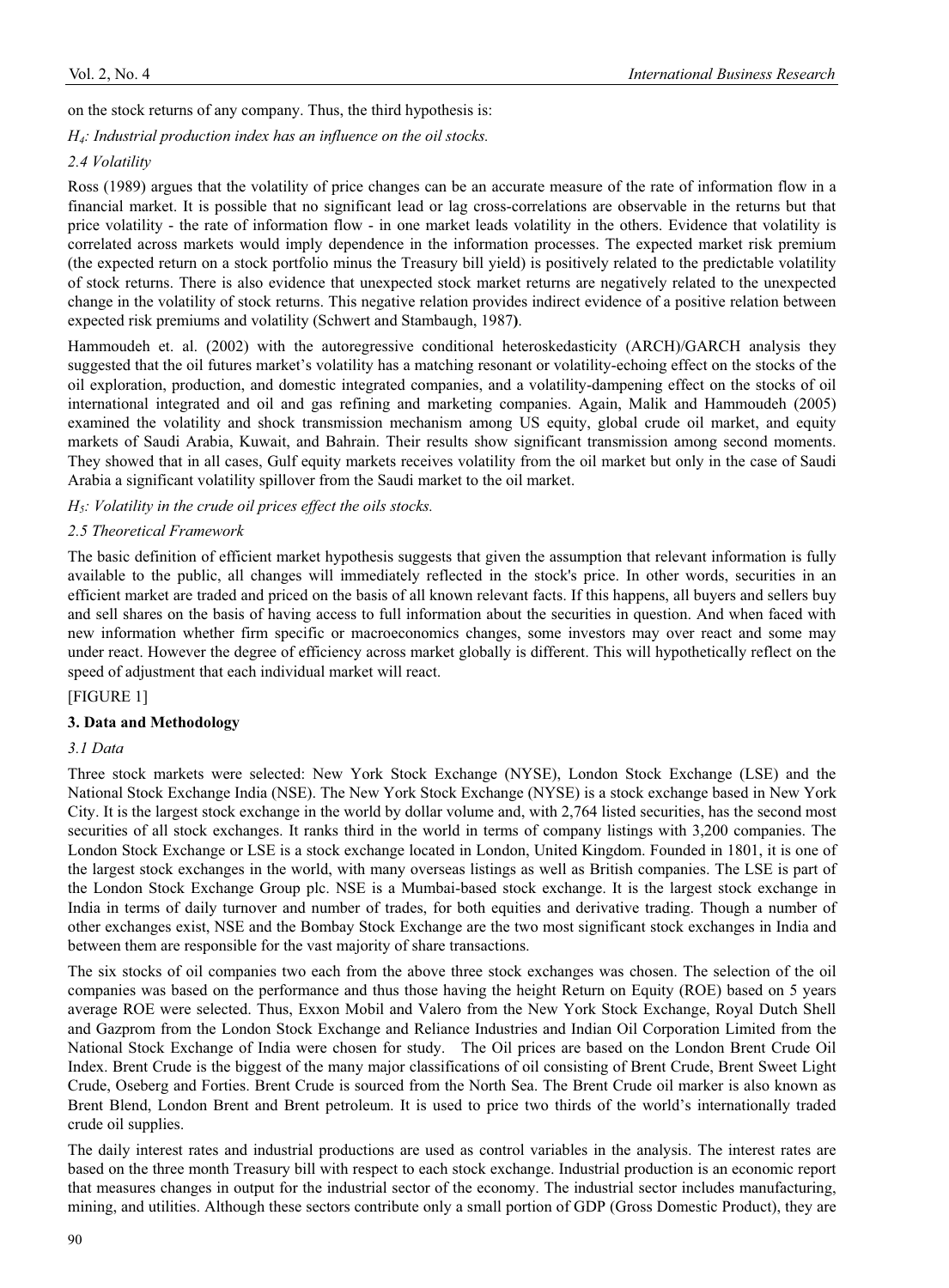highly sensitive to interest rates and consumer demand. This makes Industrial Production an important tool for forecasting future GDP and economic performance. All the data was obtained from DataStream, Thomson DataStream being the world's largest most respected financial statistical database. The empirical analysis has been carried out using the daily data for the period of August 08, 2003 to August 08, 2008.

## *3.2 Methodology*

The Cointegration of variables will be tested using Vector Auto Regressive and Error Correction Method. Cointegration refers to linear combination of non-stationary time series that result in stationary time series in the presence of cointegration among the variables (Granger, 1986). Cointegration is a method of defining long run relationship amongst a group of time series variables (Hamilton, 1987). The variance decomposition and impulse response were employed to analyze the short-run dynamics of the variables. The volatility of oil stocks with respect to the volatility of oil prices using ARCH and GJR GARCH.

## **4. Research Results**

The short run relationship between the variables is tested using the VAR model. The lag order of the VAR which is behind the cointegration analysis is been selected according to the Akaike Information Criterion (AIC). Table 1 shows the results of the unrestricted VAR for all the oil stocks. Table 1 show that the standard error of the equation provides a measure of how different the predicted values of the dependent variable are from the actual values. In general, smaller values are better because they indicate a tighter fitting model (less dispersion about the regression line). The results indicate that the Exxon Mobil stocks are influenced by both the first and second lag of oil prices, interest rates, the stock index and the Exxon Mobil stock itself. However, the Industrial production index does not significantly impact the Exxon Mobil stock prices.

## [TABLE 1]

The co-efficient of the VAR model suggest that the price of the stock decreases by 0.0377% for every 1% increase in the first lagged difference of the Exxon Mobil stock prices and by 0.07% for every 1% increase in the second lagged difference of the Exxon Mobil stock prices. For every 1% increase in the first lagged difference and second lagged difference of the NYSE, the price of Exxon Mobil stocks decrease by 0.10% and increase by 0.0913% respectively. For every 1% increase in the first lagged difference of the Oil prices, the price of Exxon Mobil stocks increase by 0.0216% and 1% increase in second lagged difference of oil prices, the Exxon Mobil stocks decrease by 0.0081%. For every 1% increase in the first lagged difference and second lagged difference of the Interest rates, the price of Exxon stocks decrease by 0.0039% and 0.0018% respectively.

Identical relationship between the Chevron stocks, oil price and the other variables is seen. All the variables at their first and second difference have significant short run relationship (at 5% and 10% significance level) with the Chevron stocks except for the industrial production index. It should be noted that over all oil prices have positive significant impact on the US oil stocks. Industrial production index in US does not have a significant impact on the oil stock prices. However, industrial production index does have a significant impact on the Indian oil stocks (Reliance and IOCL). As in case of US oil stocks, oil stocks in UK also are influenced by all the variables except for the industrial production index. In addition the Johansen cointegration test was run (with respect to each company stocks) to test the long run relationship. The Johansen cointegration test indicated the presence of 5 cointegrating equations in the long run. The results of the test are shown in Table 2.

## [TABLE 2]

Similarly, the Johansen cointegration test indicated the presence of 5 cointegrating equations in the long run for the Indian and UK oil stocks as well.

## *4.1 Vector Error Correction Model (VECM)*

The finding of the presence of cointegration sets the stage for using the error-correction model. If a set of nonstationary variables is cointegrated then an unrestricted vector autoregression model (VAR) comprised of the first differences of these variables will be misspecified. The reason is that the first differences of nonstationary variables impose too many unit roots, and information on long-run equilibrium relationships among the variables will be lost. In such a case the error-correction model (VECM) must be used. This model includes a vector of error terms that represents deviations from the long-run equilibrium and lagged short-term deviations. VECM provides information on how the dependent variable, EXXON is adjusted to restore long run equilibrium in response to the error correction term. In estimating the VECM, the lag interval was specified based on the results obtained in the VAR lag selection, this VECM is a restricted VAR with two lags. The number of cointegrating equations was specified based on the Johansen cointegration test. Table 3 presents the VECM for the stocks. In the VECM, the estimates show that the error-correction terms in the equation, which measure the long-run disequilibrium, are significantly different from zero. The addition of the error terms results in a positive value, implying that the Exxon Mobil stock prices show divergence from the equilibrium and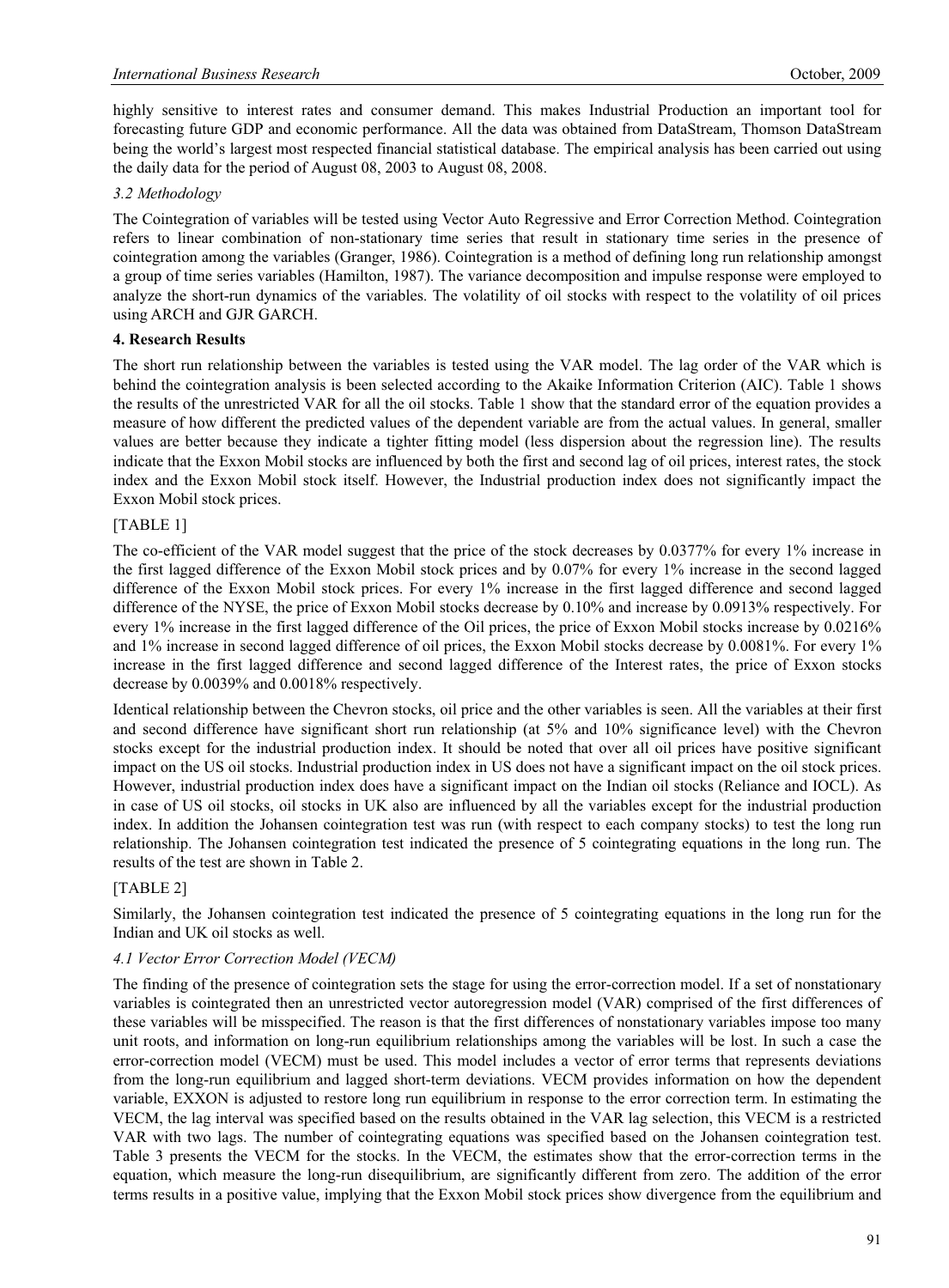that they do not have the tendency to restore back to equilibrium. The co-efficient of the error terms indicate the backward (if negative) or forward movement (if positive) towards equilibrium following a shock to the model over the respective period of time. In the long run, oil prices have significant positive impact on the oil stocks, while the interest rates and NYSE influence negatively, the relationship with industrial production index however is not significant. For every 1% increase in the first lag of the Exxon Stocks, the price of Exxon Mobil stocks decrease by 0.0281%. If the first lag of the interest rates increase and NYSE by 1%, the stock price decreases by 0.007% and 0.114% respectively. However, oil prices have positive effect on the oil stocks; increase in oil prices by 1% would increase the stock prices by 0.0138%.

# [TABLE 3]

Long run relationship using vector error correction was also tested for oil stocks picked from India and UK. Incase of Reliance Industries, the sum of error terms is positive indicating divergence from equilibrium. However, for IOCL stocks, the error terms sum up to negative number, showing that the stocks have a tendency to converge to equilibrium. All the variables, including industrial production index have a significant long run relationship with the oil prices and oil price negatively affect the oil stocks in India. For stocks of Shell and Gazprom, the error correction term is positive. Here, we see that stocks of both the companies like most of the other stocks in this study show divergence from equilibrium. The results are similar to that of oil stocks in US, all the variables show long run relationship except for industrial production index. Also, mixed behavior of oil stocks is seen under the influence of oil prices.

## *4.2 Variance Decomposition and Impulse Response*

Next, the generalized variance decomposition and the generalized impulse response functions are employed to analyze the short-run dynamics of the variables. The purpose of the investigation is to find how oil stock prices respond to shocks by the other variables of the system. The generalized impulse responses provide an estimate of the response of a variable in the case of innovation in another variable.

The analysis of variance decomposition on Exxon Mobil as per table 4 tends to suggest that each of the variables used in the empirical analysis can be explained by the disturbances in the other variables. Specifically, in the short-run period more than 99% of the variability in the stocks of Exxon Mobil changes is explained by its own innovations, Next, NYSE and industrial production index contribute to 0.4% and 0.2% respectively variations in the Exxon Mobil stock prices, while 0.06 % of the variability in the stock price is explained by innovations in the price of oil and a very minimal effect of interest rates affect the Exxon Mobil stocks.

## [TABLE 4]

The results of variance decomposition for Chevron stocks are shown in Table 5. In short-run period more than 96% of the variability in the stocks of Chevron stocks changes is explained by its own innovations. Chevron stocks are affected by NYSE (more than 2%), and then by oil price (0.4%), interest rates (0.18%) and industrial production index (0.03%). Unlike Exxon Mobil stocks, Chevron stocks are affected quiet significantly by interest rates.

## [TABLE 5]

Table 6 shows the results of variance decomposition for Reliance stocks. In short-run period almost 99% of the variability in the stocks of Reliance stocks changes is explained by its own innovations. Reliance stocks are affected by interest rates (0.44%), then by industrial production (0.23%), oil price (0.18%) and NSE (0.07%).

## [TABLE 6]

Table 7 shows the results of variance decomposition for IOCL stocks. In short-run period more than 98% of the variability in the stocks of IOCL stocks changes is explained by its own innovations. 0.8 % of variability in IOCL stocks is explained by oil prices, 06% by NSE, 0.09% by interest rates and a minimal 0.015% by the industrial production index.

## [TABLE 7]

Table 8 shows the results of variance decomposition for stocks of Royal Dutch Shell. In short-run period more than 99% of the variability in the stocks of Shell is explained by its own innovations. More than 0.1 % of variability in Shell stocks is explained by oil prices, 04% by LSE, 0.42% by interest rates and a minimal 0.015% by the industrial production index.

## [TABLE 8]

Table 9 shows the results of variance decomposition for stocks of Gazprom. In short-run period more than 99% of the variability in the stocks of Shell is explained by its own innovations. More than 0.1 % of variability in Shell stocks is explained by oil prices, 047% by LSE, 0.4% by interest rates and a minimal 0.05% by the industrial production index.

## [TABLE 9]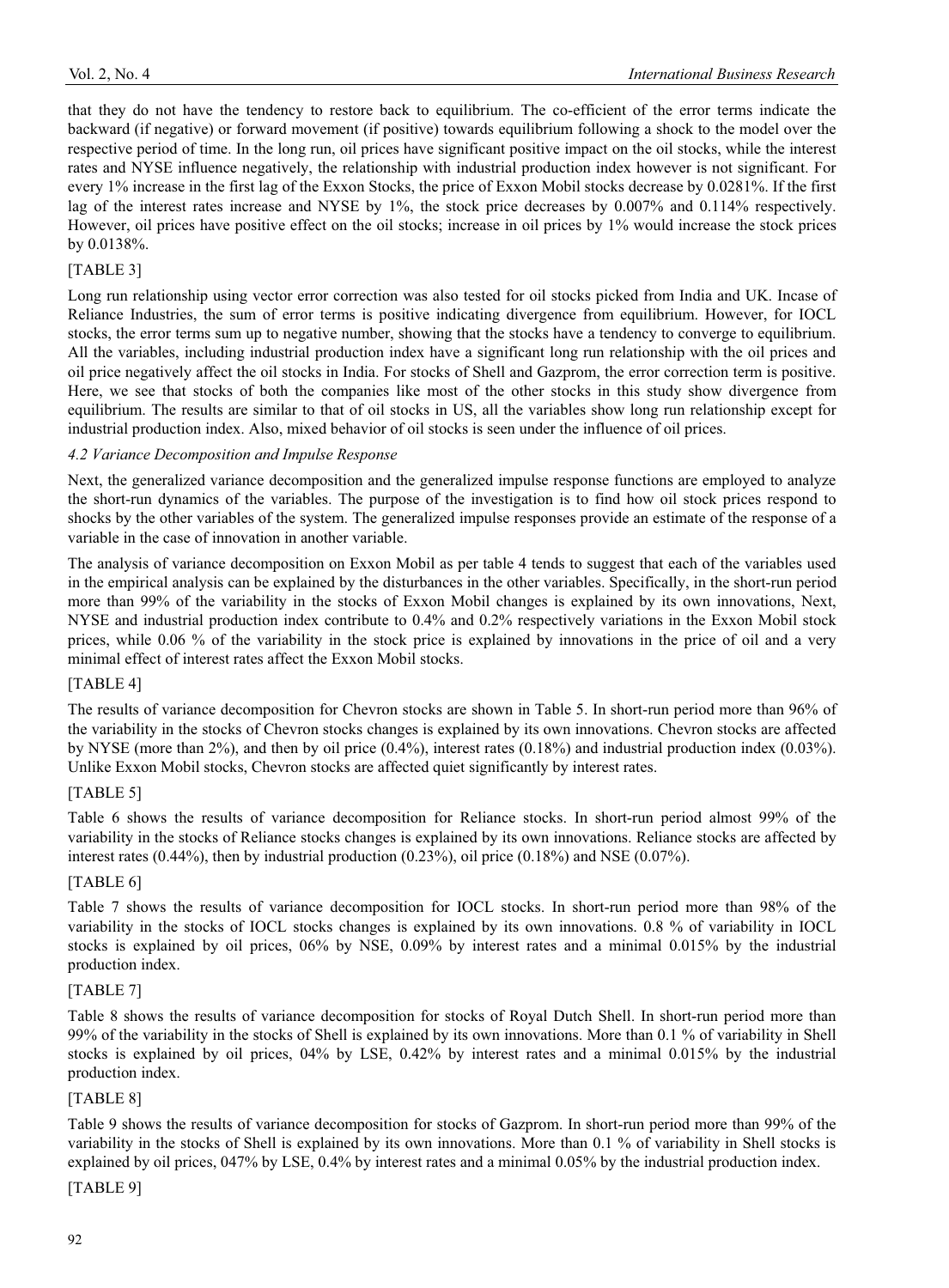Figure 2 below shows the impulse response of all the stocks. It can be seen from the graph that the Exxon Mobil stocks restore back to equilibrium in 3 days after any shock in oil prices. Similarly, for any shocks in interest rates and the stock index, the Exxon Mobil stock prices come back to equilibrium in five to ten days. However, shocks from industrial production take a longer period to stabilize. The Chevron stocks restore back to equilibrium in 4 days after any shock in oil prices. Similarly, for any shocks in interest rates and the stock index, the Exxon Mobil stock prices come back to equilibrium in five to ten days. It is evident from the graph that the Reliance stock restore back to equilibrium within 4 days from most of the shocks, however, shocks by interest take up to 8 days for recovery. It is evident from the graph that IOCL stocks restore back to equilibrium within 4-5 days from most of the shocks. For Shell, it took 5-6 days for the stock to restore back to equilibrium. The response of Gazprom the stocks restore back to equilibrium within 5-6 days from most of the shocks.

## [FIGURE 2]

#### *4.3 Volatility*

The LM tests for all the oil stocks (individually) and oil price indicate that the ARCH effects are significant at the 1% level, suggesting the use of the ARCH/GARCH methodology is warranted (see Table 10).

#### [TABLE 10]

Based on the methodology, the volatility of oil prices coming on the oil stocks was examined using the GJR GARCH model. From the Q-Q plots it was seen that the time series data for oil price and all the oil stocks was not normal and hence, Student's t distribution was used in the estimation of GARCH model. The estimates of the GJR GARCH model for the oil stocks and oil prices are provided in Table 11.

## [TABLE 11]

The four coefficients in the variance equation are listed as C, the intercept; ARCH (1), the first lag of the squared return; the dummy variable and GARCH (1), the first lag of the conditional variance. The ARCH term is significant while the GARCH term is not significant. This entails that, the long term moving average volatility of oil prices has an impact on the oil stocks while the short term volatility does not significantly affect the oil stocks. Notice that the coefficients sum up to a number less than one, which is required to have a mean reverting variance process. Since the sum is very close to one, the volatility has quiet persistent shocks. The dummy term is not significant which implies that the oil shocks to the oil stocks are positive. In addition, the sum of the co-efficient of the error term and the dummy variable is greater than zero, which implies that any bad news increases volatility and its effects.

#### **5. Summary of Results**

The overall results suggest that there exists co-integration between oil stocks, oil prices, interest rates, industrial production and the stock index and there is a significant short term as well as long term relationship between them. It was seen that oil prices affect the oil stocks and this relation is influenced by the stock index and interest rates. Thus, the hypotheses  $H_1$  through  $H_3$  are accepted. The influence of the industrial production index could not be warranted as it is not significant in case of US and UK, while in India the effect is significant. Hence, hypothesis  $H_4$  is indecisive. The results of variance decomposition implies that oil prices account to 0.1% to 0.9% variance in the oil stocks depending on the extent of the effect of other variables. The impulse response function suggest that the in the short run, the oil stocks recover from most of the shocks from the variables in a period of 4-8 days. From the GARCH results it is clear that volatility shocks of oil prices on the oil stocks are quite persistent and that long-run average shocks are more influential than the immediate volatility shocks.

#### *5.1 Conclusion and Recommendations*

This study investigates the effects of oil prices on oil stocks of three different markets (US, India ad UK) using daily data for the available period August 08, 2003 to August 08, 2008. The oil price is the London Brent Crude Oil Index. The oil stocks include the Exxon Mobil and Chevron stocks from the New York Stock Exchange, Reliance Industries and Indian Oil Corporation Limited stocks from the National Stock Exchange of India, and Royal Dutch Shell and Gazprom stocks from the London Stock Exchange.

The empirical investigation employs unit root tests, cointegration tests, variance auto regression, error-correction models with variance decomposition and impulse response, and ARCH/GARCH models. The cointegration tests for the variables (oil price, stock price, stock index, interest rates and industrial production index) system indicate that these variables have long-run relationship and have five cointegrating relationship. Moreover, the VAR and VECM for the system suggest that there exists significant short run and long run relationship between oil price and the oil stocks including the effect of the other variables such as interest rate and the stock index. According to the estimated coefficients of the structural part of the model it is noted that oil prices in US have a positive impact on the oil stocks. The results in for US oil stocks are in agreement with those achieved by Nandha and Raff (2007) which say that oil price rises have positive impact on the equity returns of oil and gas companies.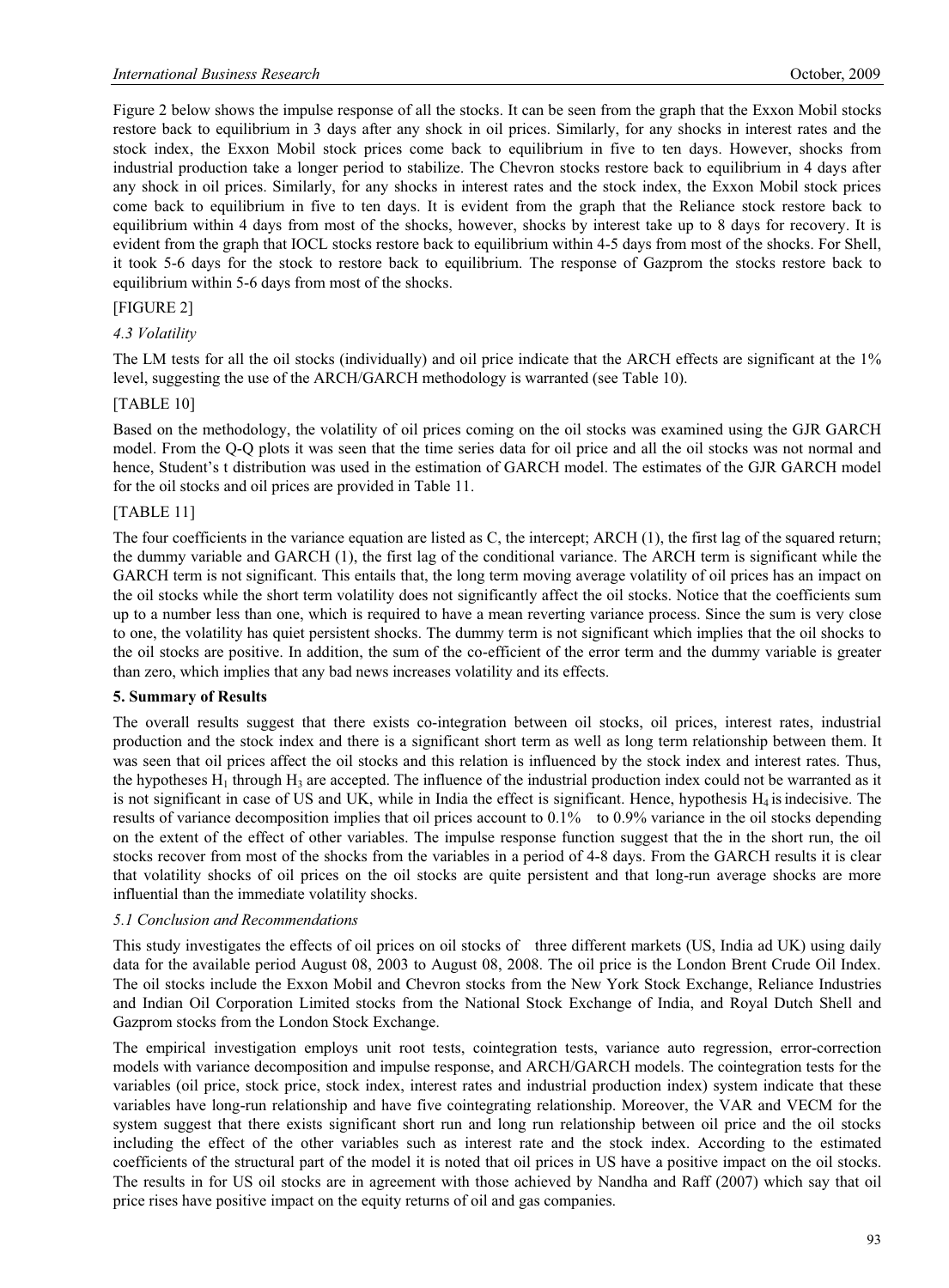In case of Indian oil stocks the impact of oil price is negative, while in case of UK, the impact is mixed, negative for Royal Dutch Shell and positive in case of Gazprom. One way to explain the variation in these results would be based on the oil reserves owned by these countries. The Oil & Gas Journal, Vol. 103, No. 47 (Dec. 19, 2005) estimated the US has oil reserves of 21.4 billion barrels while India has only 5.8 billion barrels. Thus, increase in oil price is good news to US and not for India. Accordingly, after acquisition of the oil company Sibneft, Gazprom, with 119 billion barrels (1.89×1010 m3) of reserves, ranks behind only Saudi Arabia, with 263 billion barrels (4.18×1010 m3) and this explain the positive relationship of its stocks with the increase in oil price while this is not the case with Shell. The industrial production index except for India does not have any influence on the stock prices. The effect of interest rates on the stocks prices of the oil companies can relate to the D/E ratio of the company. It was seen that the D/E ratio for Exxon Mobil, Chevron, Reliance and IOCL was over 0.5 and they have a negative impact of the interest rates. While, Royal Dutch Shell and Gazprom have a debt to equity ratio (D/E) of less than 0.4 and are positively related with interest rates. If the oil company has high liability the effect on its stock is negative and vise versa. Cassar, Gavin John (2005) explains financing-investment linkages play an important role in both the future operating performance of firms and how the market prices the firm.

The variance decomposition and impulse response analysis suggests the existence of instantaneous, temporary effect of oil price innovations on the oil stock prices. However, the effects of all the variables vary with each company. The impulse response function also indicates that the UK (London) market is more efficient than the other markets under study. The volatility analysis using GJR GARCH for the oil stocks suggests that the oil price volatility transmission has a persistent effect on the volatility of the stocks of the oil companies in all the countries studied here. It also implies that oil volatility effects of higher oil prices are more than that during the low oil prices. These results are similar to that obtained by Hammoudeh, Dibooglu and Aleisa (2002) where the studies the relationship between the oil price and oil equity indices in US. It was also observed historical prices to be responsible for more volatility transmission than the spot price.

## *5.2 Suggestions for Future Research*

This study can be extended further by considering more oil companies in each stock exchange and also including other important countries. By doing so, the results obtained will be more generalized. It is also evident that there is no simple correlation between crude oil price and oil stocks. The complexities brought on by vertical integration, multinational organization and the regulatory climate should also be considered for the analysis.

#### *5.3 Implication*

This paper contributes to the knowledge of the dynamic relationships between oil stock and oil prices, including other macro-economic variables and stock index. The results highlight the varying significance of the variables in explaining the stock prices in the markets. The results of the study should be useful to the various oil companies who are engaged in different phases of this industry and whose shares are traded on those stock exchanges. For the oil companies, they can adjust their liabilities knowing the effect of interest rates on their stocks. The oil companies can also study their comovement with the market. With this they can track the systemetic risk the company hold and can adjust their beta. The results should also be useful to the individual investors, hedgers, and arbitrageurs who buy the shares of these companies and wish to understand how the stocks of the different companies react to changes in the level and volatility of the oil spot/futures prices. If an increase in the oil price leads to a decrease in the stock prices, this increase should be a precursor for the investors to avoid these stocks. Moreover, the presence of long-run relationships among the oil prices, oil stocks and other macro-economic variables also throws light on having these oil stocks in the portfolio in the long run taking the economic condition into account. The impulse response analysis for various stocks also throws light on the efficiency of the markets in response to shocks. Thus, investors can decide on the market they wish to invest based on their efficiency. The policy implication for oil volatility transmission is that, at times of oil volatility, traders should choose the oil company stocks that match their tolerance for volatility and use the right financial derivative to profit from this volatility.

#### **6. Limitations**

This study was intended to become a preliminary prior to analyze thirty oil companies listed on all the major stock exchanges across the world. It covers six oil and gas companies (two each from the three stock exchanges mentioned above). Only two macro-economic factors are included i.e. the industrial productions and interest rates as controlling variables even though we believed that there might be other factors that could influence the findings. Future research is necessary to determine other potential macro-economic variables.

#### **References**

Abugri, Benjamin A. (2008). Empirical relationship between macroeconomic variables and stock returns: Evidence from Latin America. *International Review of Financial Analysis*, 17, 396-410.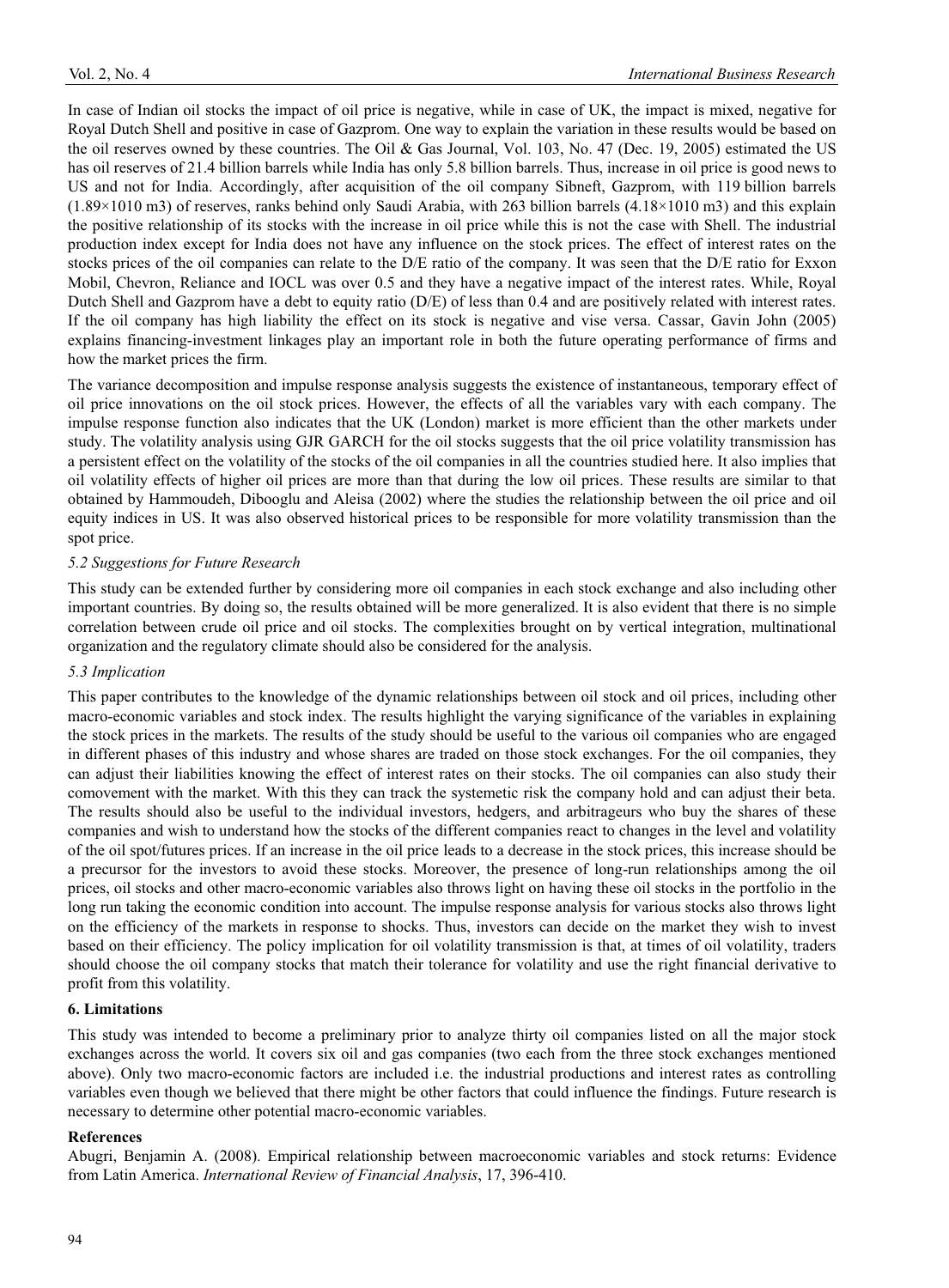Aktham Maghyereh and Al-Khandari, Ahmad. (2007). Oil prices and stock markets in GCC countries: new evidence from non-linear cointegration. *Journal of Managerial Finance*, 33 (7), 449-460.

Cologni, A, Manera, M. (2008). Oil prices, inflation and interest rates in a structural cointegrated VAR model for the G-7 countries. *Energy Economics*, 30, 856-888.

Al-Mudaf, Anwar, A, Goodwin, Thomas H. (1993). Oil shocks and Oil stocks: an evidence from 1970s. *Applied Economics*, 25, 181-190.

Hayo,B, Kutan, A. (2005). The impact of news, oil prices, and global market developments on Russian financial markets. *Economics of Transition*, Volume 13 (2), 373–393.

Boyer, Martin M. and Filion, Didier. (2009). Common and fundamental factors in stock returns of Canadian oil and gas companies. *Energy Economics*, 29, 428-453.

Buono, Mark J. (1989). The relationship between the variability of inflation and the stock returns: An empirical investigation. *The Journal of Financial Research*, 12 (4), 329-339.

Papapetrou, E. (2001). Oil price shocks, stock market, economic activity and employment in Greece. *Energy Economics*, 23, 511-532.

Ewing, Bradley T. & Thompson, Mark A. (2007). Dynamic cyclical co movements of oil price with industrial production, consumer price, unemployment and stock prices. *Energy Policy*, 35, 5535-5540.

Faff, Robert, Mohan, N. (2008). Does oil move equity prices? A global view. *Energy Economics,* 30, 986-997.

Farooq Malik, T. and Hammoudeh,S. (2007). Shock and volatility transmission in the oil, US and Gulf equity markets. *International Review of Economics and Finance*, 16, 357-368.

Gallegati, M. (2008). Wavelet analysis of stock returns and aggregate economic activity. *Journal of Computational Statistics and Data Analysis,* 52, 3061-3074.

Hondroyiannis, G. & Papapetrou, E. (2001). Macroeconomic influences on the stock market. *Journal of Economics and Finance*, 25 (1), 33-49.

Hammoudeh, S. & Huimin, L. (2005). Oil sensitivity and systematic risk in oil sensitive market, *Journal of Economics and Business*. 57, 1-21.

Hammoudeh, S., Dibooglu, S. and Aleisa, E. (2004), Relationship among US oil prices and oil industry equity indices, *International Review of Economics and Finance*. 13, 427-453.

Henriques, I. & Sadorsky,P. (2008), Oil price and stock price of alternative energy companies. *Energy Economics*, 30, 998-1010.

Huang, R. D., Masulis, R. W. and Stoll, H. R. (1996). Energy Shocks and Financial Markets. *Journal of Futures Markets* 16(1): 1-27.

Jones, C.M., Kaul, G. (1996). Oil and the stock markets. *Journal of Finance*, 51(2), 463-491.

Miller, M. and Upton, C. (1985a). A test of the Hotelling Valuation Principle. *Journal of Political Economy*. (Feb),  $1-25.$ 

Miller, M. and Upton, C., (1985b). The pricing of oil and gas: Some further results. *The Journal of Finance*, (Jul), 1009–1018.

Park, J. & Ratti,R. (2008). Oil price shocks and stock markets in the U.S. and 13European countries. *Energy Economic,*  30 (5), 2587-2608.

Narayan, P.K., Narayan, S. (2007). Modelling oil price volatility. *Energy Economics*, 35, 6549-6533.

Roger D. Huang, R. D., Masulis,D.W and Stoll,H.R. (1996). Energy shocks and financial markets. *Journal of Futures Markets*. 16(1), 1-27.

Lardic, S., Mignon,V. (2006). The impact of oil prices on GDP in European countries: An empirical investigation based on asymmetric cointegration. *Energy Policy*, 34, 3910-3915.

Perry, S. (2001). Risk factors in stock returns of Canadian oil and gas companies. *Energy Economics, 2*3, 17-28.

Scholtens, B., and Wang, Lei (2008). Oil risks in oil stocks. *The Energy Journal*, 29, 89-112.

Smith, R.T., Bradley, M. and Greg,J.l. (1986). Studying firm-specific effects of regulation with stock market data: an application to oil price regulation. *Rand Journal of Economics*, 17 (4), 467-489.

Spiro, P.S. (1990). The impact of interest rate changes on stock price Volatility. *Journal of Portfolio Management,* 16 (2), pg. 63-68.

Strong, J.S. (1991). Using Oil Share Portfolios to Hedge Oil Price Risk, *Quarterly Review of Economics and Business.*  31, 48-63.

Waff, R.W. and Brailsford, T.J. (1999), Oil price risk and Australian stock market. *Journal of Energy Finance and Development*, 4, 69-87.

Huang, Y. and Guo,F. (2007). The role of oil price shocks on China's real exchange rate. *China Economic Review,* 18, 403–416.

Zhang, D. (2008). Oil shock and economic growth in Japan: A nonlinear approach. *Energy Economics.* 30 (5) 2374- 2390.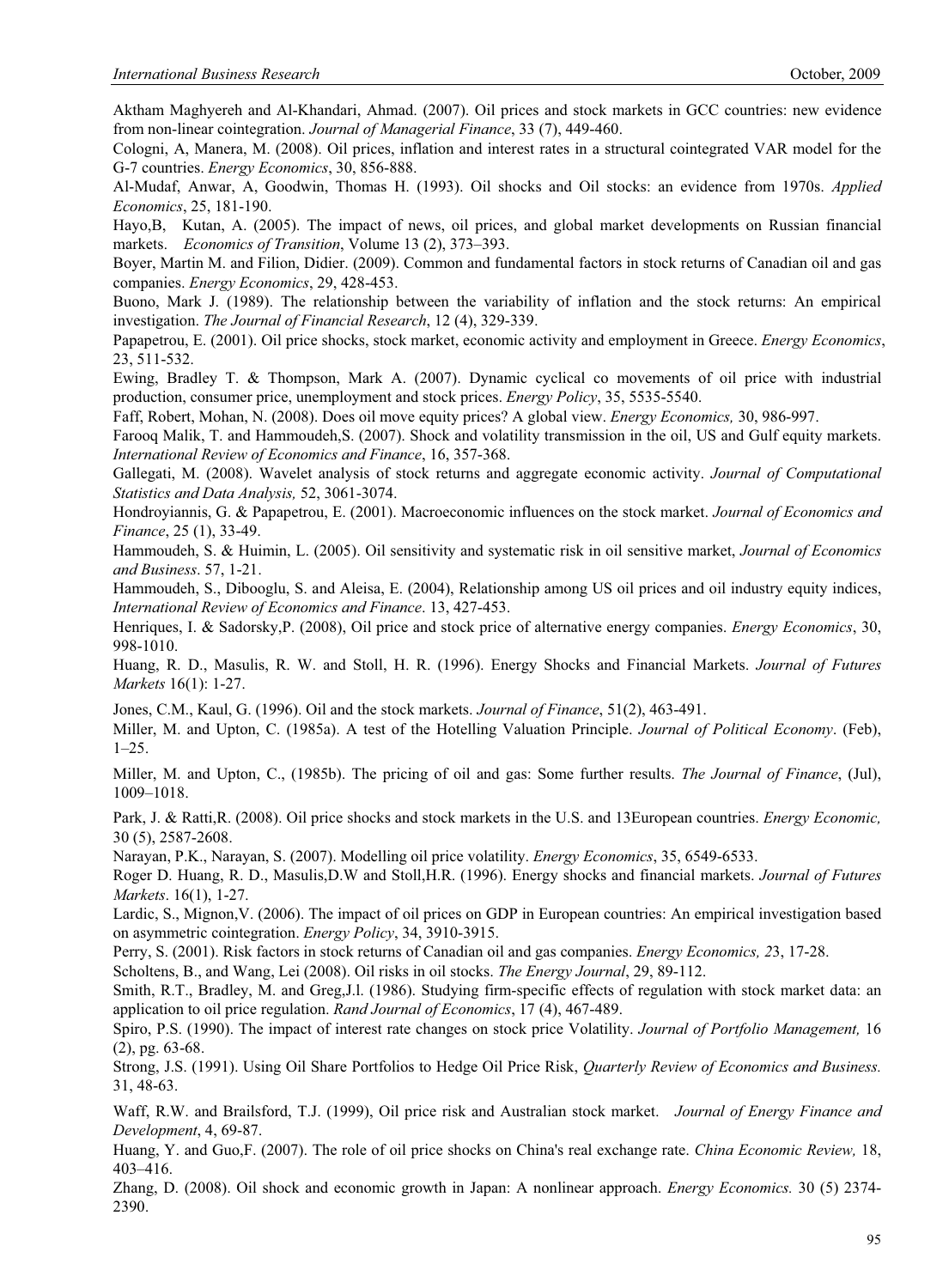#### **Appendixes**

| <b>Variables</b>   | <b>Exxon Mobil</b> | <b>Chevron</b> | Reliance          | <b>Indian Oil</b> | Royal<br>Dutch | Gazprom     |
|--------------------|--------------------|----------------|-------------------|-------------------|----------------|-------------|
|                    |                    |                | <b>Industries</b> |                   | <b>Shell</b>   |             |
| Stock $(-1)$       | $-0.037781$        | $-0.145776$    | 0.033633          | 0.142511          | $-0.014597$    | 0.036855    |
| Stock $(-2)$       | $-0.070088$        | $-0.085133$    | 0.034315          | $-0.038403$       | 0.084724       | $-0.032582$ |
| Stock Index $(-1)$ | $-0.100694$        | 0.360543       | 0.017396          | 0.151595          | $-0.000962$    | $-0.000148$ |
| Stock Index $(-2)$ | 0.091261           | 0.282498       | $-0.059029$       | 0.282498          | $-0.000345$    | 0.001890    |
| Oil Price $(-1)$   | 0.021586           | 0.023186       | $-0.061513$       | $-0.159796$       | $-0.026152$    | 0.007508    |
| Oil Price (-2)     | $-0.008140$        | 0.092351       | $-0.006317$       | 0.059803          | $-0.008814$    | 0.068050    |
| Int. Rates $(-1)$  | $-0.003986$        | $-0.063896$    | $-0.130785$       | $-0.070665$       | 0.218664       | 0.307284    |
| Int. Rates $(-2)$  | $-0.001775$        | 0.037204       | 0.006888          | 0.027659          | $-0.015141$    | $-0.229933$ |
| Ind. Prod. $(-1)$  | Not Sig.           | Not Sig.       | 0.029760          | $-0.010354$       | Not Sig.       | Not Sig.    |
| Ind. Prod. $(-2)$  | Not Sig.           | Not Sig.       | 0.044845          | 0.007859          | Not Sig.       | Not Sig.    |
| C                  | 0.000706           | 0.000506       | 0.001921          | 0.000147          | 0.000221       | 0.001199    |
| S. E. Equation     | 0.013109           | 0.020209       | 0.022850          | 0.026508          | 0.013438       | 0.024338    |

#### Table 1. Unrestricted Var on O&G Stocks

Table 2. Unrestricted Cointegration Rank Test for Exxon Mobil Stocks

| Hypothesized   |                      | Trace    | 5 Percent | 1 Percent                     |
|----------------|----------------------|----------|-----------|-------------------------------|
| No. of $CE(s)$ | Eigenvalue Statistic |          |           | Critical Value Critical Value |
| None $**$      | 0.340135             | 1799.941 | 68.52     | 76.07                         |
| At most $1**$  | 0.315134             | 1258.675 | 47.21     | 54.46                         |
| At most $2$ ** | 0.256429             | 765.8253 | 29.68     | 35.65                         |
| At most $3$ ** | 0.224518             | 380.0536 | 15.41     | 20.04                         |
| At most $4**$  | 0.036930             | 48.99378 | 3.76      | 6.65                          |

 *\*(\*\*) denotes rejection of the hypothesis at the 5%(1%) level* 

 *Trace test indicates 5 cointegrating equation(s) at both 5% and 1% levels* 

Table 3. Results of Vector Error Correction Model

| Variables               | Exxon Mobil    | Chevron       | Reliance       | Indian Oil     | Royal<br>Dutch | Gazprom      |
|-------------------------|----------------|---------------|----------------|----------------|----------------|--------------|
| <b>Error Correction</b> |                |               | Industries     |                | Shell          |              |
| ECT1                    | $-0.016485*$   | $-0.066536**$ | $-0.002580*$   | $-0.020353*$   | $-0.015848*$   | $-0.004004*$ |
| ECT <sub>2</sub>        | $0.026571**$   | $0.044106***$ | $-0.001285*$   | $-0.005019*$   | $0.002349*$    | $0.005332*$  |
| ECT3                    | $0.001549*$    | $-0.008475*$  | $0.000645*$    | $0.003454*$    | $0.001734*$    | $0.005026*$  |
| ECT4                    | $0.015319*$    | $0.083252**$  | $0.012763**$   | 0.008572*      | $0.012232*$    | $-0.011017*$ |
| Stock $(-1)$            | $-0.028572**$  | $-0.093057**$ | $0.035799**$   | $0.146869**$   | $-0.011910**$  | $0.030222**$ |
| Stock Index $(-1)$      | $-0.114773***$ | 0.261799***   | $0.013113***$  | $0.135063***$  | $-0.001792*$   | $-0.002686*$ |
| Oil Price $(-1)$        | $0.013854**$   | $0.014667**$  | $-0.061013**$  | $-0.139311**$  | $-0.004739**$  | $0.005510**$ |
| Int. Rates $(-1)$       | $-0.007544**$  | $-0.055539**$ | $-0.134683***$ | $-0.085721***$ | $0.204060***$  | 0.295498     |
| Ind. Prod. $(-1)$       | Not Sig.       | Not Sig.      | $0.031770**$   | $-0.016169**$  | Not Sig.       | Not Sig.     |
| C                       | 0.000686       | 0.000700      | 0.001918       | 0.000231       | 0.001918       | 0.001158     |
| Log Likelihood          | 3810.378       | 3248.423      | 3083.791       | 2896.642       | 3776.331       | 3002.416     |
| Akaike                  | -5.828800      | -4.966907     | -4.714404      | $-4.427365$    | -5.776582      | -4.589594    |
| Schwarz Criteria        | $-5.789128$    | -4.927235     | -4.674732      | -4.387693      | $-5.736910$    | -4.549923    |

\* Significant at the 1% level. \*\*Significant at the 5% level., \*\*\*Significant at the 10% level.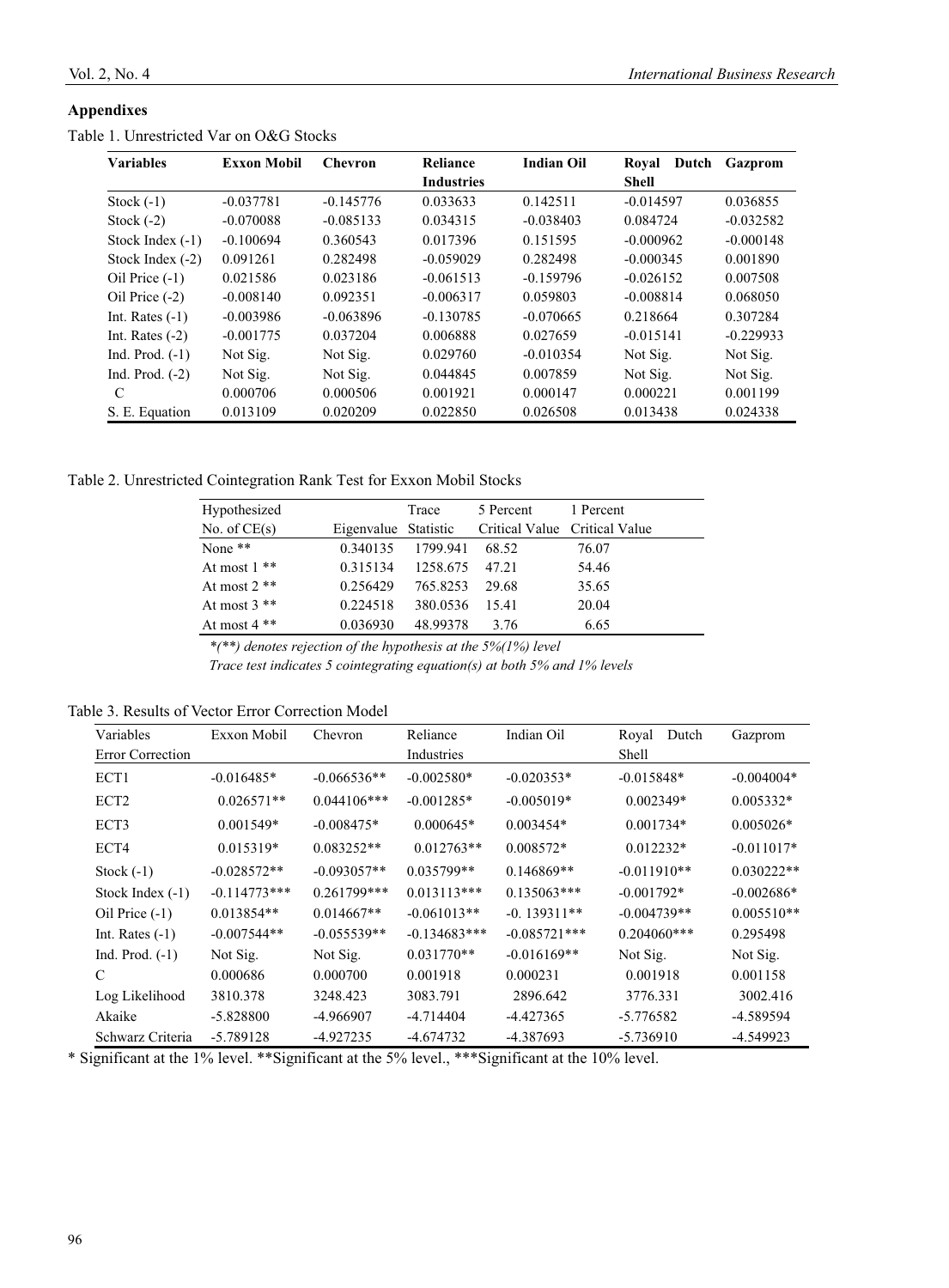| Period | Exxon         | Mobil Industrial | <b>Interest Rates</b> | <b>NYSE</b> | Oil Price |
|--------|---------------|------------------|-----------------------|-------------|-----------|
|        | <b>Stocks</b> | Production       |                       |             |           |
|        | 100,0000      | 0.000000         | 0.000000              | 0.000000    | 0.000000  |
| 2      | 99.61699      | 0.084124         | 0.000746              | 0.242096    | 0.056045  |
| 3      | 99.40715      | 0.116843         | 0.000880              | 0.414438    | 0.060689  |
| 4      | 99.37416      | 0.146580         | 0.001135              | 0.415490    | 0.062635  |
| 5      | 99.35638      | 0.163551         | 0.001512              | 0.415665    | 0.062892  |
| 6      | 99.34024      | 0.179486         | 0.001520              | 0.415843    | 0.062915  |
| 7      | 99.32705      | 0.192688         | 0.001535              | 0.415808    | 0.062925  |
| 8      | 99.31588      | 0.203828         | 0.001556              | 0.415797    | 0.062939  |
| 9      | 99.30625      | 0.213439         | 0.001569              | 0.415795    | 0.062949  |
| 10     | 99.29799      | 0.221679         | 0.001581              | 0.415792    | 0.062957  |

Table 4. Variance decomposition analysis of Exxon Mobil Stocks

Table 5. Variance decomposition analysis of Chevron Stocks

| Period         | Chevron Stocks | Industrial | <b>Interest Rates</b> | <b>NYSE</b> | Oil Price |
|----------------|----------------|------------|-----------------------|-------------|-----------|
|                |                | Production |                       |             |           |
|                | 100,0000       | 0.000000   | 0.000000              | 0.000000    | 0.000000  |
| $\overline{c}$ | 97.68585       | 0.029788   | 0.116766              | 2.137656    | 0.029937  |
| 3              | 96.70228       | 0.030413   | 0.169100              | 2.688601    | 0.409603  |
| $\overline{4}$ | 96.59847       | 0.030871   | 0.176496              | 2.783547    | 0.410621  |
| 5              | 96.58421       | 0.032209   | 0.181532              | 2.787244    | 0.414804  |
| 6              | 96.58086       | 0.033234   | 0.182652              | 2.788270    | 0.414983  |
| 7              | 96.58034       | 0.033581   | 0.182667              | 2.788321    | 0.415092  |
| 8              | 96.57991       | 0.033967   | 0.182725              | 2.788308    | 0.415095  |
| 9              | 96.57952       | 0.034347   | 0.182724              | 2.788315    | 0.415094  |
| 10             | 96.57922       | 0.034650   | 0.182724              | 2.788310    | 0.415094  |

Table 6. Variance decomposition analysis of Reliance Industries Stocks

| Period         | Reliance      | Ind. Oil Price | <b>NSE</b> | <b>Interest Rates</b> | Industrial |
|----------------|---------------|----------------|------------|-----------------------|------------|
|                | <b>Stocks</b> |                |            |                       | Production |
|                | 100.0000      | 0.000000       | 0.000000   | 0.000000              | 0.000000   |
| $\overline{c}$ | 99.35354      | 0.172656       | 0.007670   | 0.402088              | 0.064050   |
| 3              | 99.08097      | 0.177713       | 0.076668   | 0.431928              | 0.232721   |
| 4              | 99.07331      | 0.177700       | 0.076683   | 0.439489              | 0.232821   |
| 5              | 99.07085      | 0.177798       | 0.077083   | 0.441450              | 0.232820   |
| 6              | 99.07043      | 0.177801       | 0.077092   | 0.441852              | 0.232830   |
| 7              | 99.07034      | 0.177801       | 0.077092   | 0.441934              | 0.232830   |
| 8              | 99.07033      | 0.177801       | 0.077092   | 0.441951              | 0.232831   |
| 9              | 99.07032      | 0.177801       | 0.077092   | 0.441955              | 0.232831   |
| 10             | 99.07032      | 0.177801       | 0.077092   | 0.441956              | 0.232831   |

|  |  | Table 7. Variance decomposition analysis of IOCL Stocks |
|--|--|---------------------------------------------------------|
|  |  |                                                         |

| Period | <b>IOCL Stocks</b> | Oil Price | <b>NSE</b> | <b>Interest Rates</b> | Industrial |
|--------|--------------------|-----------|------------|-----------------------|------------|
|        |                    |           |            |                       | Production |
|        | 100,0000           | 0.000000  | 0.000000   | 0.000000              | 0.000000   |
| 2      | 98.52072           | 0.811767  | 0.577281   | 0.084735              | 0.005492   |
| 3      | 98.48235           | 0.812676  | 0.599983   | 0.090118              | 0.014874   |
| 4      | 98.47521           | 0.818083  | 0.600857   | 0.090729              | 0.015123   |
| 5      | 98.47471           | 0.818378  | 0.600913   | 0.090801              | 0.015194   |
| 6      | 98.47465           | 0.818378  | 0.600925   | 0.090833              | 0.015211   |
| 7      | 98.47464           | 0.818382  | 0.600925   | 0.090843              | 0.015214   |
| 8      | 98.47463           | 0.818382  | 0.600926   | 0.090845              | 0.015214   |
| 9      | 98.47463           | 0.818382  | 0.600926   | 0.090846              | 0.015214   |
| 10     | 98.47463           | 0.818382  | 0.600926   | 0.090846              | 0.015214   |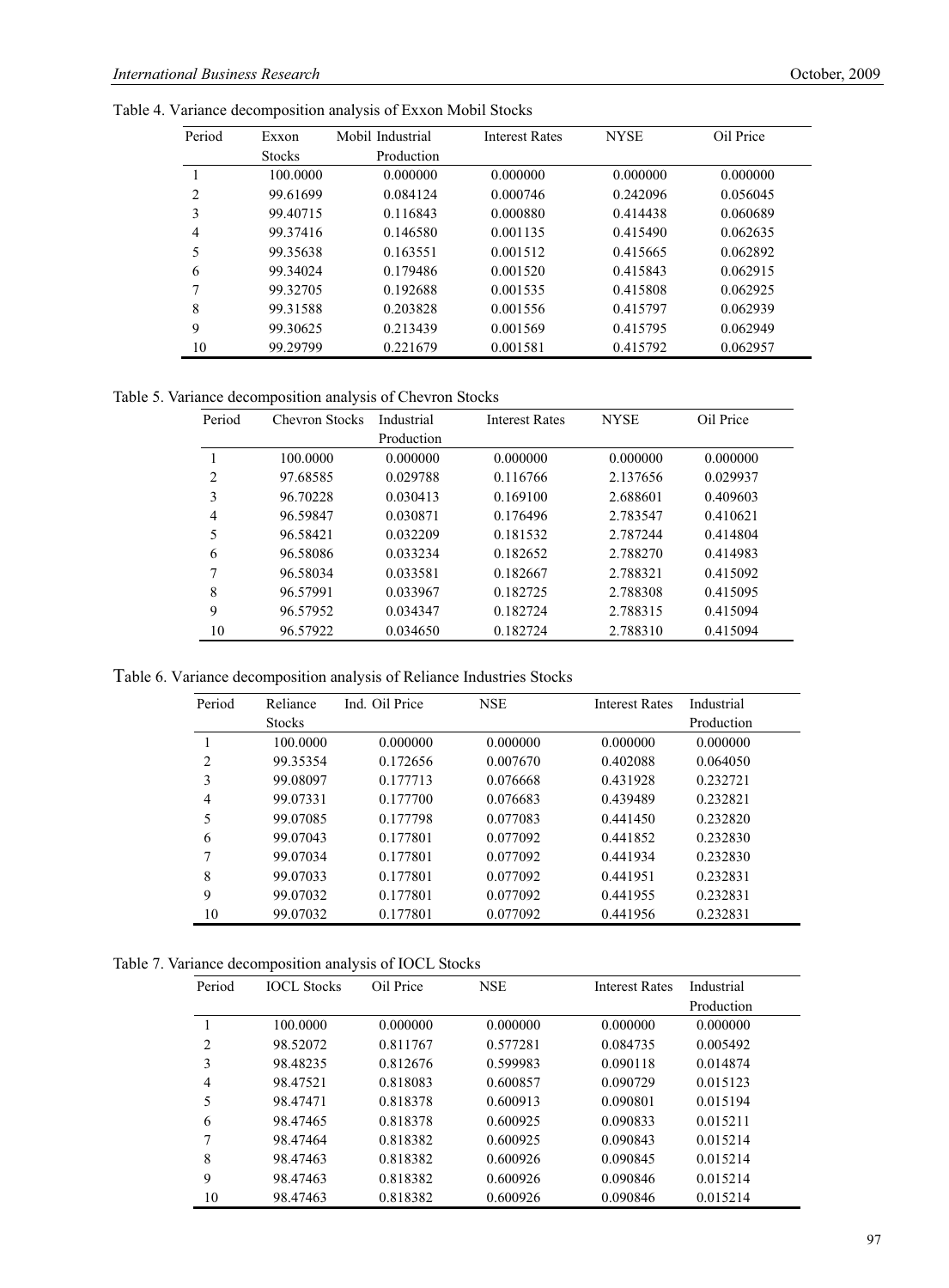| Period | Royal               | Dutch Oil Price | <b>LSE</b> | <b>Interest Rates</b> | Industrial |
|--------|---------------------|-----------------|------------|-----------------------|------------|
|        | <b>Shell Stocks</b> |                 |            |                       | Production |
|        | 100,0000            | 0.000000        | 0.000000   | 0.000000              | 0.000000   |
| 2      | 99.44573            | 0.083652        | 0.039557   | 0.418462              | 0.012599   |
| 3      | 99.41445            | 0.108288        | 0.043695   | 0.418344              | 0.015220   |
| 4      | 99.41010            | 0.110768        | 0.043829   | 0.419883              | 0.015415   |
| 5      | 99.40984            | 0.110824        | 0.043839   | 0.419951              | 0.015548   |
| 6      | 99.40983            | 0.110825        | 0.043839   | 0.419953              | 0.015548   |
| 7      | 99.40982            | 0.110825        | 0.043839   | 0.419953              | 0.015563   |
| 8      | 99.40981            | 0.110825        | 0.043839   | 0.419953              | 0.015569   |
| 9      | 99.40981            | 0.110825        | 0.043839   | 0.419953              | 0.015575   |
| 10     | 99.40980            | 0.110825        | 0.043839   | 0.419953              | 0.015580   |

Table 8. Variance decomposition analysis of Royal Dutch Shell Stocks

Table 9. Variance decomposition analysis of Gazprom Stocks

| Period | Gazprom Stocks Oil Price |          | <b>LSE</b> | <b>Interest Rates</b> | Industrial |
|--------|--------------------------|----------|------------|-----------------------|------------|
|        |                          |          |            |                       | Production |
|        | 100.0000                 | 0.000000 | 0.000000   | 0.000000              | 0.000000   |
| 2      | 99.70388                 | 0.002207 | 0.000295   | 0.253707              | 0.039913   |
| 3      | 99.34976                 | 0.172296 | 0.047377   | 0.390748              | 0.039817   |
| 4      | 99.33467                 | 0.177760 | 0.047423   | 0.393651              | 0.046500   |
| 5      | 99.33162                 | 0.177766 | 0.047542   | 0.394717              | 0.048353   |
| 6      | 99.32942                 | 0.177780 | 0.047541   | 0.394710              | 0.050551   |
| 7      | 99.32770                 | 0.177784 | 0.047541   | 0.394716              | 0.052257   |
| 8      | 99.32615                 | 0.177786 | 0.047540   | 0.394716              | 0.053806   |
| 9      | 99.32482                 | 0.177787 | 0.047539   | 0.394715              | 0.055135   |
| 10     | 99.32366                 | 0.177788 | 0.047539   | 0.394715              | 0.056296   |

Table 10. The ARCH Lagrange multiplier (LM) test for the oil stocks and oil price

| <b>Stocks</b> | <b>Exxon Mobil</b> | <b>Reliance Industries</b> | <b>Royal Dutch Shel</b> |
|---------------|--------------------|----------------------------|-------------------------|
|               |                    |                            |                         |
| Constant      | 0.000382           | 0.004377                   | 0.000194                |
| AR(1)         | 0.970257           | 0.977934                   | 0.978343                |
| Probability   | 0.0000             | 0.0000                     | 0.0000                  |
| F-statistics  | 19614.06           | 28836.11                   | 16065.04                |
| Probability   | 0.0000             | 0.0000                     | 0.0000                  |

*The null hypothesis is no ARCH.* 

*All ARCH effects are significant at the 1% level.* 

*All variables are in logarithmic form* 

#### Table 11. Estimates of GJR GARCH

|                   | <b>Exxon Mobil</b> | <b>Reliance Industries</b> | <b>Royal Dutch Shell</b> |  |
|-------------------|--------------------|----------------------------|--------------------------|--|
| Mean equation     |                    |                            |                          |  |
| Oil price         | $0.620847*$        | 1.863194*                  | $0.515737*$              |  |
|                   | (248.7385)         | (205.7621)                 | (258.2248)               |  |
| Constant          | 1.572677*          | $-4.895373*$               | 1.282430*                |  |
|                   | (161.2549)         | $(-132.4518)$              | (173.7750)               |  |
| Variance equation |                    |                            |                          |  |
| Constant          | $0.000160*$        | $0.001117*$                | $0.000124*$              |  |
|                   | (4.379959)         | (3.367979)                 | (6.854251)               |  |
| ARCH              | $0.840256*$        | $0.942672*$                | $0.925324*$              |  |
|                   | (3.998672)         | (3.035662)                 | (5.374756)               |  |
| I(Dummy variable) | 0.029910           | 0.032610                   | 0.011570                 |  |
|                   | (0.142617)         | (0.092621)                 | (0.058585)               |  |
| <b>GARCH</b>      | 0.128752           | 0.046100                   | 0.058918                 |  |
|                   | (1.533471)         | (0.993239)                 | 1.177387                 |  |